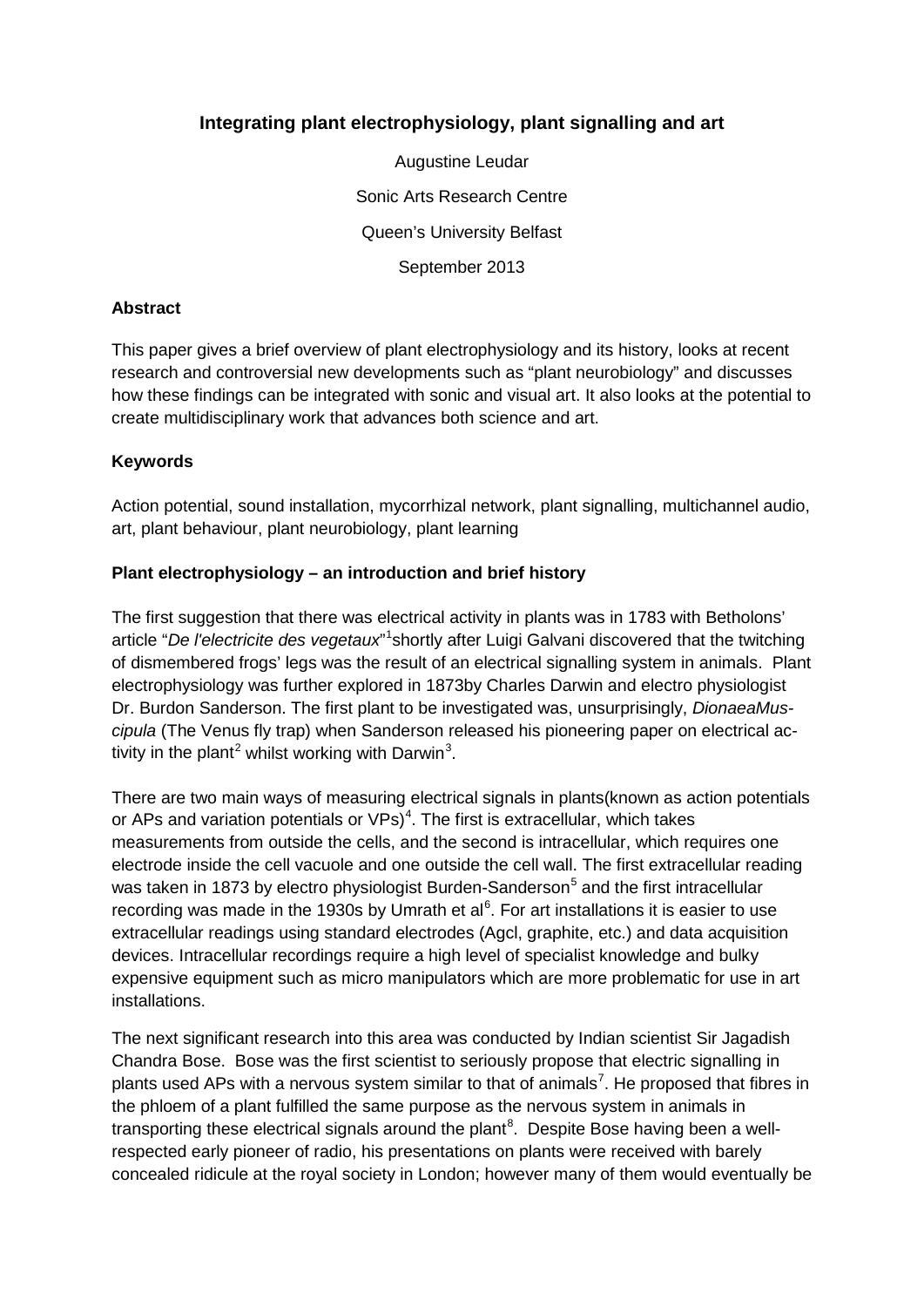proved correct. His ideas that plants responded to wounding with electrical signals would be demonstrated over 70 years later by Willdon et al<sup>[9](#page-5-0)</sup>who showed electrical signals were involved in the inhibition of proteinase as a result of burning the plant<sup>10</sup>.

## **The not so secret life of plants and telepathic yoghurt**

In the 1960s a lot more research in this area would be conducted, though the maverick nature of some of the research would put off many serious scientists from researching this area for many years. One popular documentary (and book) that investigated the relationship between plants and sound, amongst other things, was "The Secret Life of Plants" released in 1973 by Peter Tompkins and Christopher Bird<sup>[11](#page-5-2)</sup>. Many of the included experiments are viewed as poorly controlled and the contents of "The Secret Life of Plants" has now been written off as largely pseudo-science by most biologists. Among the experiments conducted was one which tested the effect of music on plants. Aside from the fact that the experiments were not properly controlled, little thought was given as to why plants would respond to human music let alone the occidental "well-tempered scale", nor why such a response would allow an evolutionarily advantage. The legacy of this era can be seen even to this day with many artists attempting to convert plant electrical signals into sound using midi instruments and the equal-tempered scale. In reality it is far more likely that plants would respond to sounds found in nature (e.g. insects that might be predators). The documentary included a report by the CIA's chief polygraph technician Cleve Baxter who claimed that polygraph tests indicated that plants responded not just to wounding, light and temperature but even to human thought. Many of these claims were refuted by the scientific community in papers such as "The Not So Secret Life of Plants" by Galston and Clifford<sup>12</sup>. Baxter caused further controversy by claiming that all life, even the microorganisms found in yoghurt, were in possession of a kind of telepathy, causing nearly the entire scientific community and associated funding bodies to shun the entire field for many years. Despite the fact that his work has been comprehensively discredited, many artists still look to Baxter's work as a source of inspiration and as a basis for technical guidance, ignoring more recent research that has a more solid scientific basis and almost equally astonishing implications. However it should be noted the using devices that measure conductivity on the surface of leaves may still produce tangible insights into plant physiology in response to external stimuli such as carbon dioxide $13$ 

# **The renaissance of plant electrophysiology**

Despite this stigma, several good studies were conducted during this lull of interest, and recently research in this area has been blooming. APs in plants have now become more accepted into the scientific mainstream and are beginning to find new applications in agriculture which use plants as biosensors to monitor environmental conditions<sup>[14](#page-5-5)15</sup>. Although plant action potentials are generally much slower than those found in animals (usually in the order of mm/s), claims of much faster APs have been made including one in soya of  $30m/s<sup>16</sup>$  $30m/s<sup>16</sup>$  $30m/s<sup>16</sup>$ - which is comparable with animals.

Since the days of Darwin and Bose much more has been understood about plant action potentials. It has been found that these tiny electrical signals propagate through the phloem due to the opening and closing of voltage gated ion channels across the cell membrane<sup>17</sup> and may propagate through the plasmodesma of cell walls via the apoplastic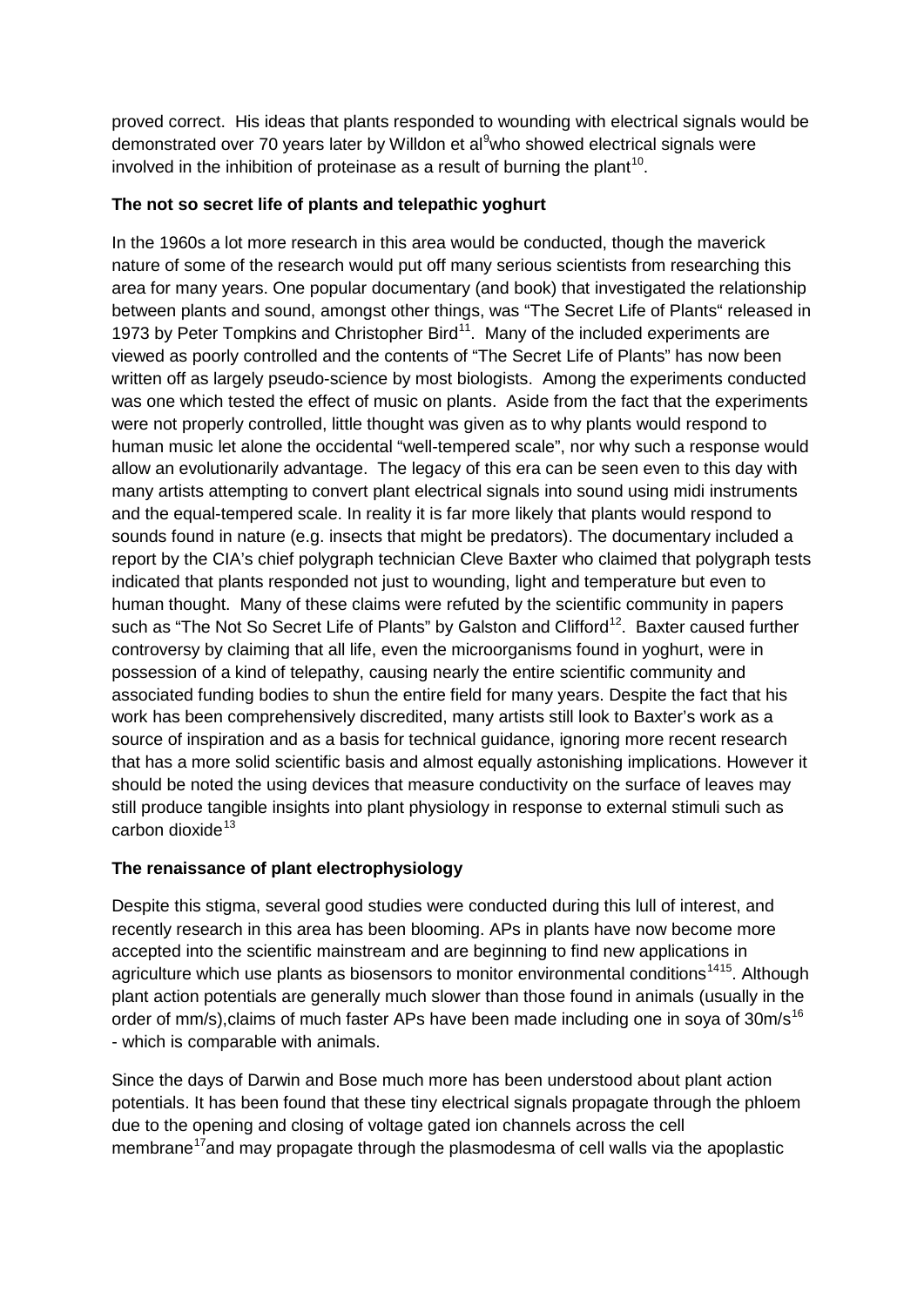pathway. However, unlike animal nerves, the depolarisation of these APs is effected by the release of negative chloride ions instead of the uptake of positive sodium ions<sup>[18](#page-6-0)</sup>.

These signals are difficult to measure for those coming from an artistic background or even a scientific background in a different field. Things are made even more difficult today due to an increase in background electrical noise from gadgets and today's ubiquitous electrical technology, despite the filtering of mains electrical frequencies (50/60hz) and use of a faraday cage. A useful paper for artists interested in measuring these signals is "Instrumentation for Measuring Bioelectrical Signals in Plants" by Lee Karlsson<sup>[19](#page-6-0)</sup>. This gives a good overview on how to measure action potentials in plants and includes detailed circuit diagrams as well as information on electrode type and placement.

## **Recent research that demonstrates that plants respond to sound**

Recently there has been renewed interest in the field of plants and sound<sup>[20](#page-6-0)</sup> though most experiments have been looking at growth patterns<sup>[212223](#page-6-0)</sup> and gene expression in response to sound<sup>[24](#page-6-0)</sup>. Perhaps the most astonishing recent study is one which suggests that maize roots generated, and respond to, sound<sup>[25](#page-6-0)</sup>. When researchers tested the sound on other maize seedlings they found the roots grew towards the sound<sup>26</sup>. There is also a suggestion that the clicking noises produced are a kind of communication rather than just the random noises produced by the movement of water in the stem. Monica Gagliano, who made the discovery, encourages more research in the field in her article "Green Symphonies: a call for studies on acoustic communication in plants"<sup>27</sup>. Amplifying tiny acoustic emissions from plants such as those suggested by Gagliano represents another avenue of exploration for soundart installations that does not involve electrophysiology.

Although many experiments have shown that electronic signalling in plants is common in response to a range of stimuli, such as light<sup>2829</sup>, pollination<sup>30</sup>, physical movement<sup>31323334</sup>, temperature<sup>35</sup>, insects<sup>[36](#page-6-0)</sup>, and wounding<sup>[3738](#page-6-0)</sup>, to date no properly controlled experiments that the author is aware of have been conducted which test plant APs in response to sound. However it is quite possible that they do – especially in tropical plants and especially above 3khz which is the region of the audio spectrum occupied by tropical bird and insect noise. This also presents interesting possibilities for sound installations, especially if AP responses in plants can be used to control sound equipment.

# **Plant neurobiology**

Plant neurobiology is a recent term to describe a new field of plant science. It has caused some controversy with flurries of papers and counter papers arguing for  $3940$  and against<sup>[41](#page-6-0)</sup> the validity of the term. Eventually proponents agreed the term should be used as a metaphor in order to avoid anthropomorphising the processes involved $42$ . However, arguing about the validity of the term may seem petty in the light of recent research and many scientists now agree that plants are much more able to compute complex responses in the environment than previously thought<sup>43</sup>. Although there are still concerns about anthropomorphism, many scientists in the field now agree that plants can no longer be considered "'automata'-like organisms" with many studies suggesting that they can learn, remember and communicate like many other organisms<sup>4445</sup>. To many artists and indigenous people this may seem obvious, but for scientists to find evidence of this flies in the face of a deep rooted cultural prejudice in the West that dates back to the time of Aristotle<sup>46</sup>.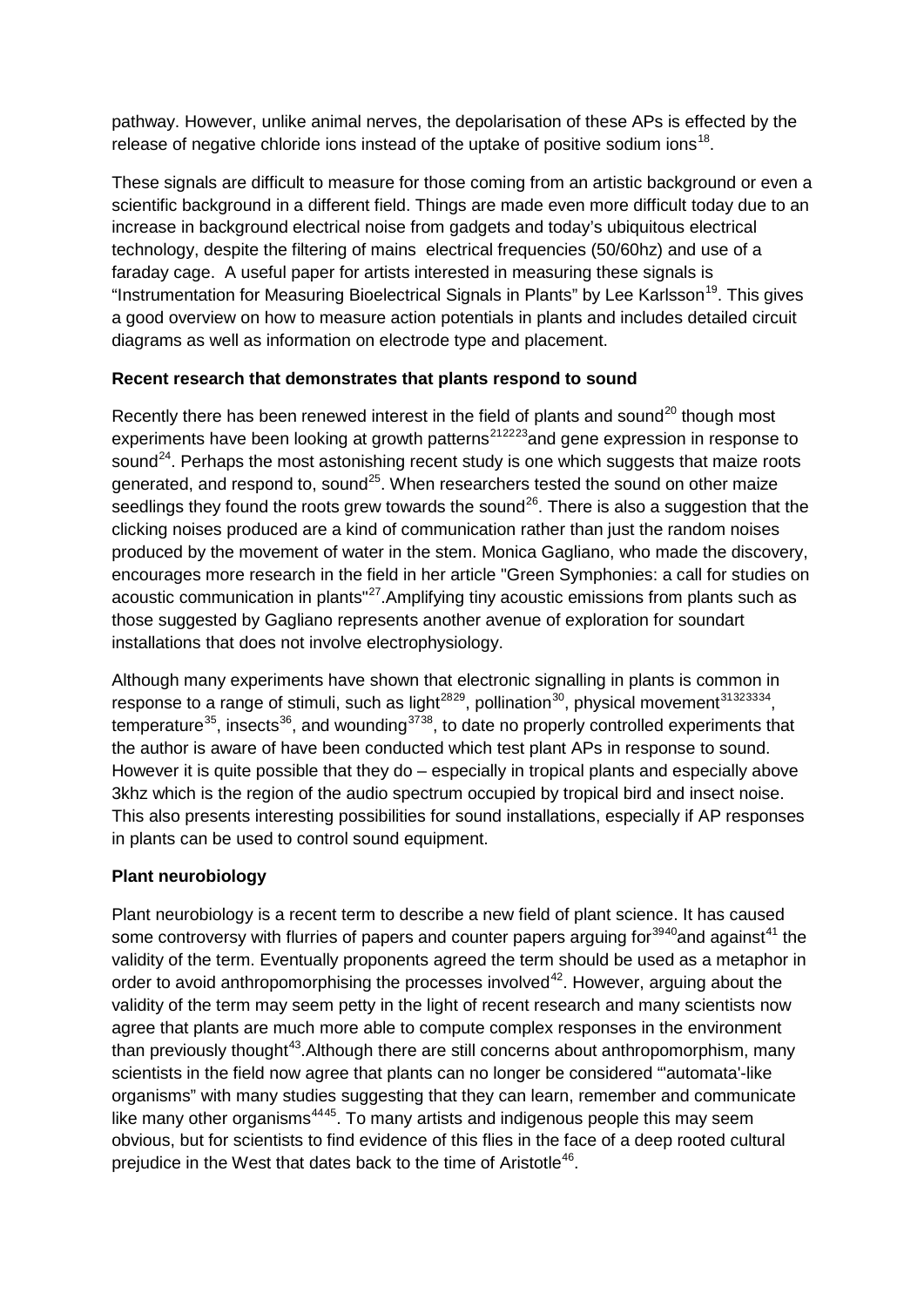## **The revival of the "root brain"**

Plants have some of the same neurotransmitters found in humans, although their function is not clear<sup>[47](#page-7-0)</sup>; while controversial, it has been claimed they have something similar to a synapses<sup>4849</sup>. They have also been shown to have coordinated movement including "swarm like behaviour"<sup>[50](#page-7-0)</sup> as well as various forms of memory<sup>51</sup>. Perhaps most interesting of all is the revival of Darwin's "root brain" hypotheses $52$  which postulates that plants' root systems are a kind of neural net with most activity being found in the transition zone of the root apex. Similar research into the mycelium of fungi exhibit action potentials, some spontaneously arising without external stimuli<sup>[53](#page-7-0)</sup>. Even more recent advances have shown that plant roots are able to differentiate self from non self  $54$  and plants can even recognise their kin<sup>[55](#page-7-0)</sup>.

Even if some of this research turns out to be mistaken, there is already more than enough good cutting edge material for artists to engage with on many levels. Plant action potentials are involved with many of these processes, and action potentials can be converted into sound or light.

## **Very recent research and unexplored areas**

Plant learning and behaviour is another area only recently being explored. Recent research has shown that *Mimosa* plants have both long and short term memory and are able to learn which external stimuli are real threats and which are not, even when the stimuli are very similar<sup>56</sup>. The paper also showsthat light hungry plants learn faster so as to waste less energy.

Action potentials have been detected both in the root systems of plants<sup>[57](#page-7-0)</sup> and the mycelia of fungi<sup>[58](#page-7-0)</sup>. Recent research has shown that plants and trees are able to communicate rapidly across the mycorrhizal network<sup>[596061](#page-7-0)</sup> and some research has been conducted on electrical activity in the myzcorrhizal network $62$ . Another paper shows "action potentials in fungal mycelia signalling the availability of nutrients at the tips of hyphal chords<sup>"[63](#page-7-0)</sup>. However, despite this tantalising data, to the author's knowledge no research has been done on whether action potentials can cross from the root systems of plants to the mycelia and back to the roots of other trees via the Arbuscular mycorrhizal network and most scientists still believe this to be a form of chemical signalling. Although this seems disconcertingly like the script of the film 'Avatar', it should be borne in mind that several ideas from the film came about as the result of consultations with biologists. Converting these electrical potentials into light and multichannel sound installations by amplifying them and feeding them into a computer program in situ presents exciting opportunities to bridge the gap between science and art. Audio visual installations that make tangible these hitherto unseen aspects of complex electrical plant activity, have the potential to engage the public and alter the way they perceive the biosphere of which they form a part; they would also allow scientists to see how signals propagate in natural habitats in an audio-visual way that would be hard to replicate in the laboratory. Some steps by artists in this direction have already been made<sup>64</sup>.

# **Summary**

A synergy of visual and sonic art and plant electrophysiology, and signalling in general, presents multiple possibilities and avenues of exploration and is a relatively unexplored area. Audio visual art may lead to an alternative, immediate and intuitive method of understanding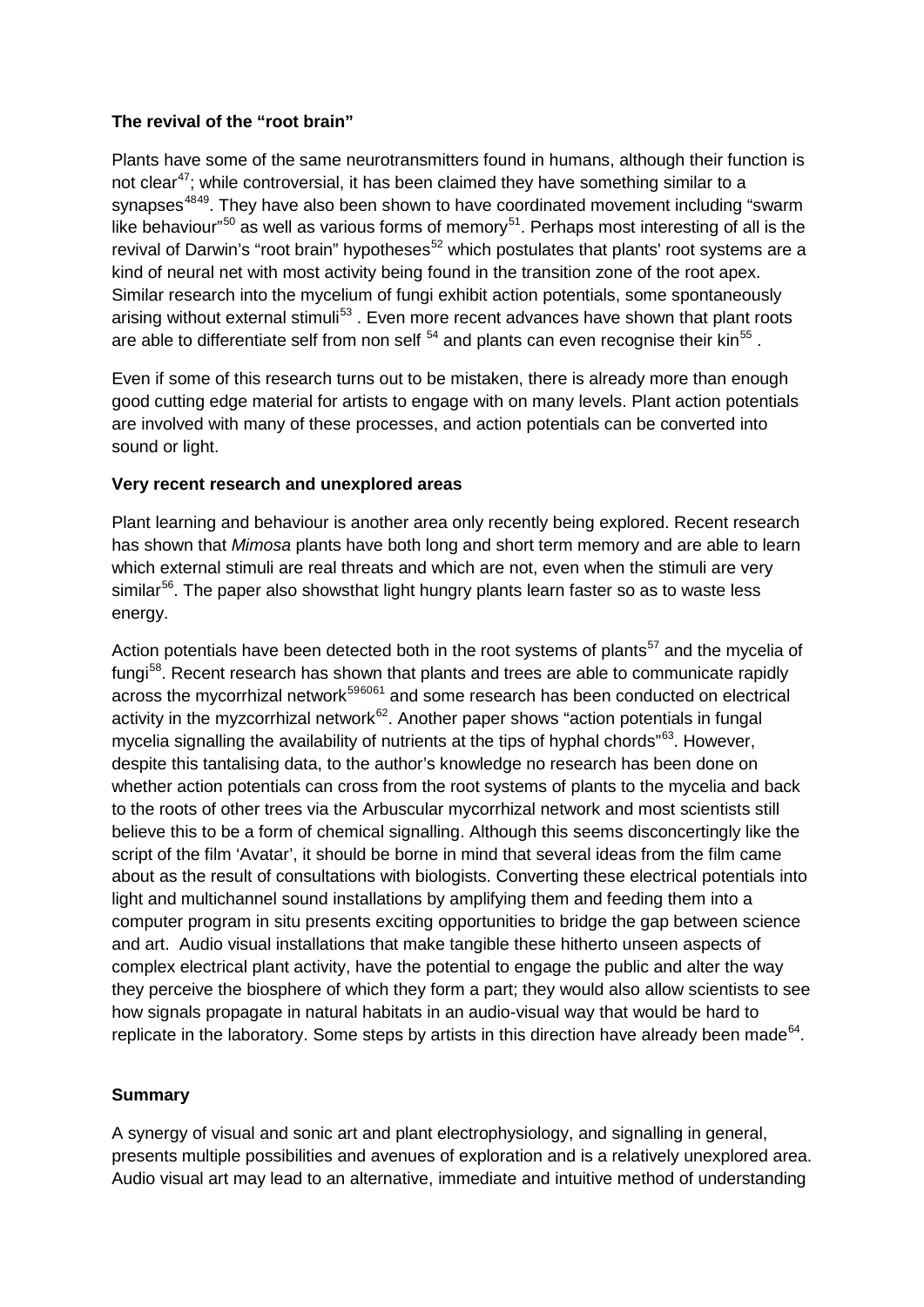plant bio-electrics and the bisophere beyond the mere sonification or visualisation of data. Artists must take care that they are reading real and relevant data as spectacular displays of pseudoscience may impress the public but do little to reveal the true processes latent in the biosphere. Wherever possible, artists should try and work alongside scientists who have a profound knowledge of how to acquire the data they wish to work with.

The challenge is to create something that fulfils aesthetic and imaginative goals of the artist and yet at the same time maintains rigorous scientific method.

#### **References**

 $\overline{\phantom{a}}$ 

<span id="page-4-0"></span> $1$  Bertholon M (1783) De l'electricite des vegetaux: ouvrage dans lequel on traite de l'electricite del'atmosphere sur les plantes, de ses effets sur leconomie des vegetaux, de leurs vertus medico.P.F. DidotJeune, Paris

<span id="page-4-1"></span> $2$  Burdon-Sanderson J. Note on the electrical phenomena which accompany stimulation ofthe leaf of Dioneamuscipula. Proc Royal Soc London 1873; 21:495-6.

<span id="page-4-2"></span>3 *Darwin C. 1893.Insectivorous Plants. London: John Murray.*

<span id="page-4-3"></span><sup>4</sup> Fromm, Jörg, and SilkeLautner."Electrical Signals and Their Physiological Significance in Plants."*Plant, Cell & Environment* 30, no. 3 (2007): 249–257. doi:10.1111/j.1365-3040.2006.01614.x.

<span id="page-4-4"></span><sup>5</sup> Burdon-Sanderson J. On the relation of motion in animals and plants to the electrical phenomena which are associated with it. Proc Royal Soc London 1899; 65:37-64.

<span id="page-4-5"></span>6 Umrath K. Untersuchungenüber Plasma und PlasmaströmungbeiCharaceen. IV. Potentialmessungen an NitellamucronatamitbesondererBerücksichtigung der Erregungserscheinungen.Protoplasma 1930; 9:576-97.

<span id="page-4-6"></span> $<sup>7</sup>$  Bose JCH. Plant response as a means of physiological investigation. London, New York:</sup> Longman, Green and Co, 1907

<sup>8</sup>Bose JC (1926) The Nervous mechanism of plants. Longmans, Green and Co., London

<span id="page-4-7"></span>9 Wildon, D.C., Thain, J.F., Minchin, P.E.H., Gubb, IR., Reilly, A.J.,Skipper, Y.D., Doherty, H.M., ODonnell, P.J., and Bowles, D.J. (1992). Electrical signalling and systemic proteinase inhibitor induction in the wounded plant. Nature 360, 62-65.

<sup>10</sup>Wildon DC, Thain JF, Minchin PEH, Gubb IR, Reilly AJ, Skipper YD, Doherty HM, O'Donnell PJ, Bowles DJ. 1992. Electrical signalling and systemic proteinase inhibitor induction in the wounded plant. Nature 360: 62-65.

 $11$  Tompkins P, Bird C. 1973. The secret life ofplants. New York, USA: Harper & Row.

12Galston, Arthur W., and Clifford L. Slayman."The not-so-secret life of plants."*American Scientist* 67 (1979): 337-344.

13Nobrega G 2010 "Breathing"accessed 9/7/2014 http://vimeo.com/9860198

14Lener Jr. 2010 LEHNER GmbH Sensor Systeme accessed 9/7/2014 http://web.archive.org/web/20140907153336/http://www.biopro.de/magazin/thema/00137/index.html?lang=en&artikelid=/artikel/04838/index.html

<sup>15</sup>Pleased accesed 26:12:201[3http://pleased-fp7.eu/?page\\_id=81](http://pleased-fp7.eu/?page_id=81)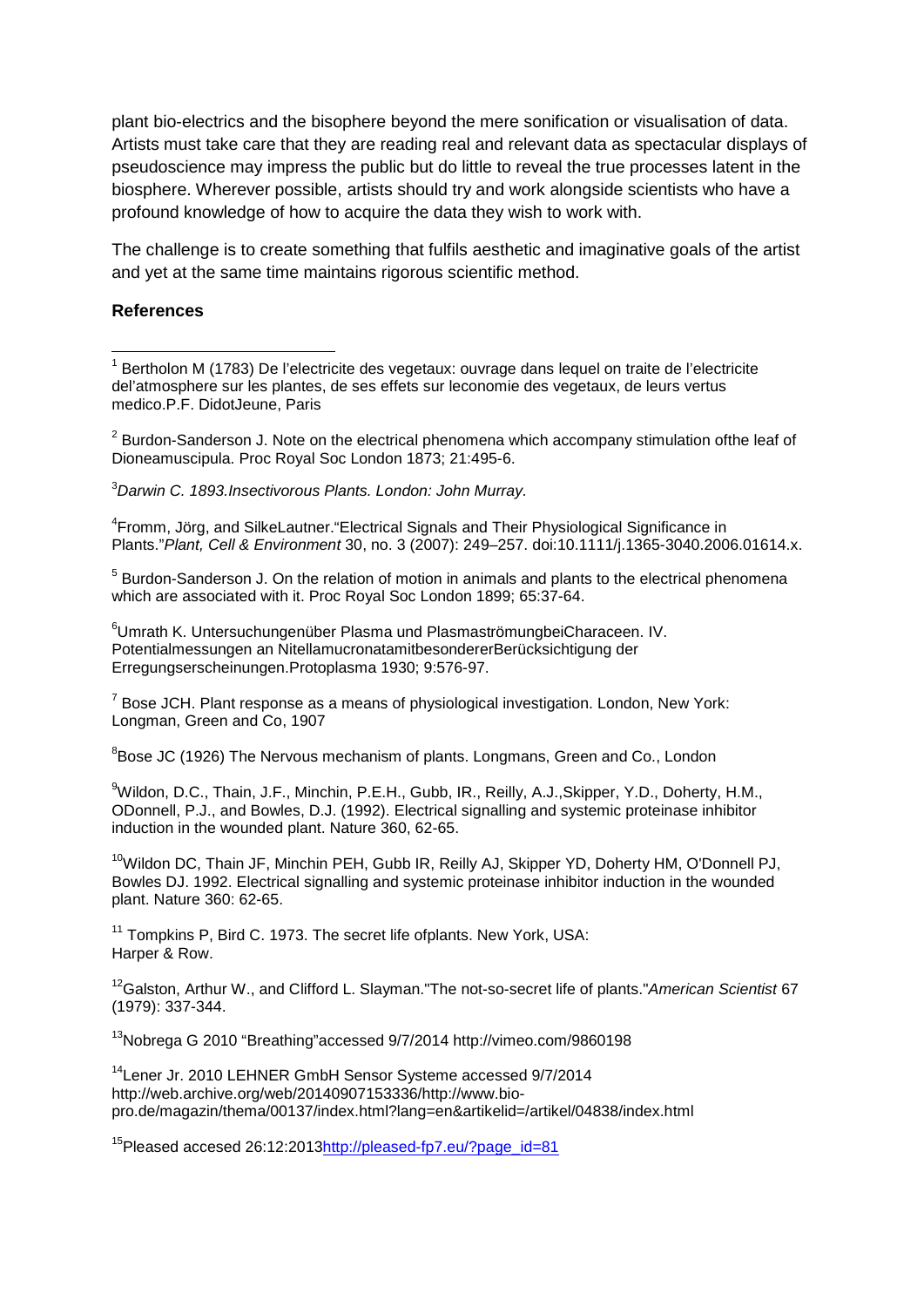<span id="page-5-7"></span><sup>16</sup>Volkov, A. G., D. J. Collins, and J. Mwesigwa. "Plant Electrophysiology: Pentachlorophenol Induces Fast Action Potentials in Soybean." *Plant Science* 153, no. 2 (2000): 185–190. **.** 

 $17$ Tester, M. (1990). Plant ion channels-Whole cell and single channelstudies. New Phytol. 114, 305-340.

18Mummert H, Gradmann D (1991). "Action potentials in *[Acetabularia](http://en.wikipedia.org/wiki/Acetabularia)*: measurement and simulation of voltage-gated fluxes". *Journal of Membrane Biology***124** (3): 265–273. [doi](http://en.wikipedia.org/wiki/Digital_object_identifier)[:10.1007/BF01994359.](http://dx.doi.org/10.1007%2FBF01994359) [PMID](http://en.wikipedia.org/wiki/PubMed_Identifier) [166486](http://www.ncbi.nlm.nih.gov/pubmed/1664861)

<sup>19</sup>Karlsson. L "Instrumentation for measuring bioelectrical signals in plants" 1972 The review of scientific instruments vol. 43 no 3

20Petraglia, Marcelo Silveira. *Estudos sobre a ação de vibrações acústicas e música em organismos vegetais* / Marcelo Silveira Petraglia. – Botucatu : [s.n.], 2008.

 $21$ Qi, Lirong, et al. "Influence of Sound Wave Stimulation on the Growth of Strawberry in Sunlight Greenhouse." *Computer and Computing Technologies in Agriculture III* (2010): 449-454.

<sup>22</sup>BOCHU, W. et al. Biological effect of sound field stimulation on paddy rice seeds.Col. Surf. B. Bio. 32 p.29-34. 2003

<sup>23</sup>Tianzhen, H., Baoming, L., Guanghui, T., et al.: Application of acoustic frequency technology to protected vegetable production. Transactions of the Chinese Society of Agricultural Engineering 25(2), 156–159 (2009)

<sup>24</sup> Jeong, M.J., Shim, C.K., Lee, J.O., et al.: Plant genes responses to frequency-specific sound signals. Mol. Breeding 21, 217–226 (2008)

25Gagliano, M., S. Mancuso, and D. Robert."Towards Understanding Plant Bioacoustics."*Trends in Plant Science* (2012). http://www.sciencedirect.com/science/article/pii/S1360138512000544.

26Gagliano, M., S. Mancuso, and D. Robert."Towards Understanding Plant Bioacoustics."*Trends in Plant Science* (2012). http://www.sciencedirect.com/science/article/pii/S1360138512000544.

 $27$ Gagliano, Monica. "Green symphonies: a call for studies on acoustic communication in plants." *Behavioral Ecology* (2012)

<span id="page-5-0"></span><sup>28</sup> Pavlovič, Andrej, and Stefano Mancuso. "Electrical Signaling and Photosynthesis: Can They Coexist Together?" *Plant Signaling&Behavior* 6, no. 6 (June 1, 2011): 840–842.

 $^{29}$ Koziolek C, Grams TE, Schreiber U, Matyssek R, Fromm J. Transient knockout of photosynthesis mediated by electrical signals. New Phytol 2003; 161:715-22.

<span id="page-5-1"></span> $30$ Spaniers AW. Biolelectric potential changes in the style of LiliumlongiflorumThunb. after self- and cross-pollination of the stigma. Planta 1981; 153:1-5.

<span id="page-5-2"></span> $31$  Fromm J, Eschrich W. Transport processes in stimulated and nonstimulated leaves of Mimosa pudica. Trees 1988; 2:7-24.

<span id="page-5-3"></span><sup>32</sup> Bose JCH. Physiological and anatomical investigations on Mimosa pudica.Proc Royal Soc 1925; Ser B98:280-99.

<span id="page-5-5"></span><span id="page-5-4"></span> $33$ Sibaoka T. Rapid plant movements triggered by action potentials. Bot Mag (Tokyo) 1991; 104:73-95.

<span id="page-5-6"></span><sup>34</sup> Herde O, Fuss H, Pena-Cortes H, Willmitzer L, Fisahn J. Remote stimulation by heat induces characteristic membrane-potential responses in the veins of wild-type and abscisic acid-deficient tomato plants. Planta 1998; 206:146-53.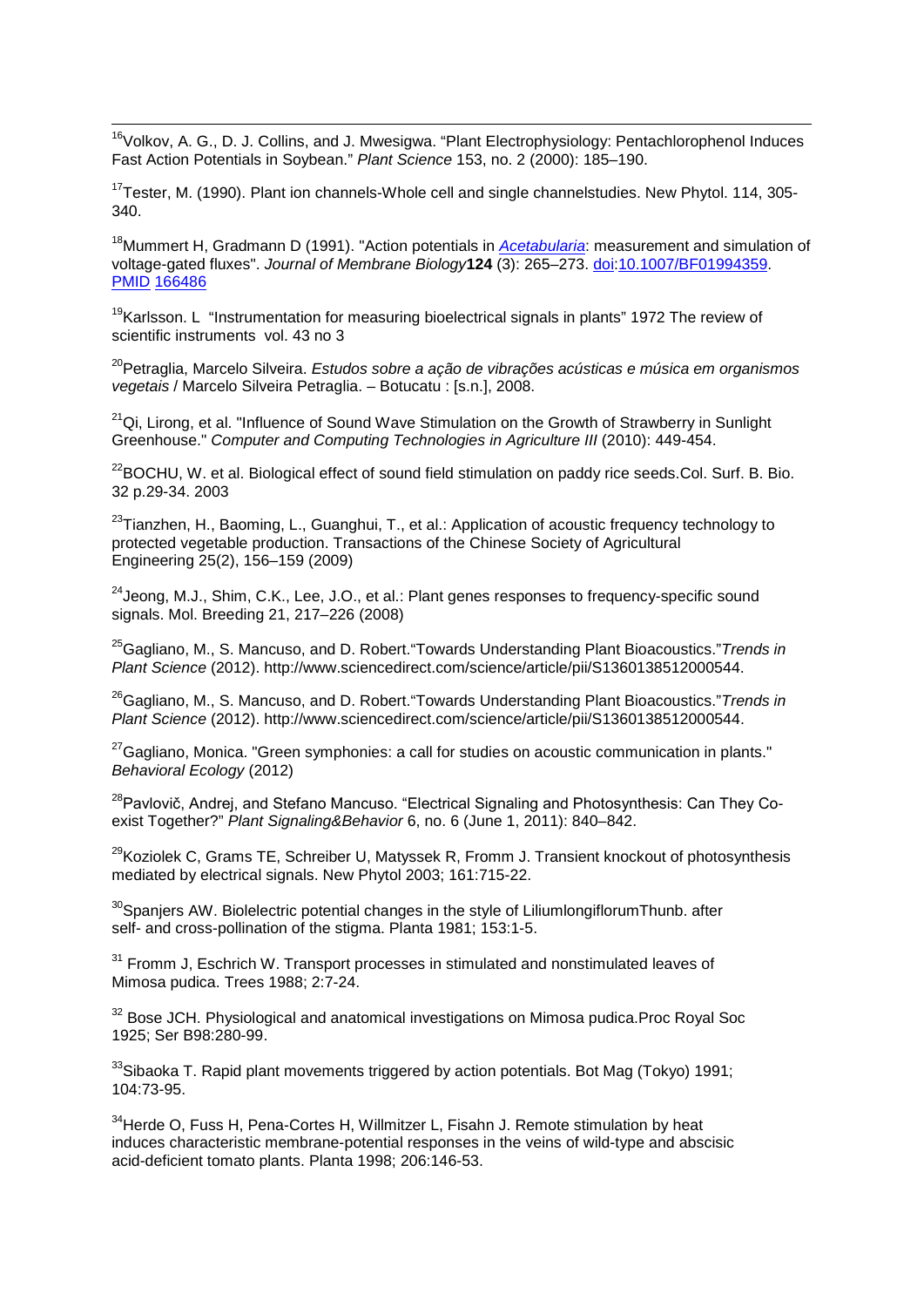<span id="page-6-0"></span><sup>35</sup> Herde O, Fuss H, Pena-Cortes H, Willmitzer L, Fisahn J. Remote stimulation by heat induces characteristic membrane-potential responses in the veins of wild-type and abscisic acid-deficient tomato plants. Planta 1998; 206:146-53. **.** 

<sup>36</sup>Volkov AG, Haack RA. Insect-induced bioelectrochemical signals in potato plants. BioelectrochemBioenerg 1995; 35:55-60.

 $37$ Stankovic B, Davies E. The wound response in tomato involves rapid growth and electric responses, systemically upregulated transcription of proteinase inhibitor and calmodulin anddownregulated translation. Plant Cell Physiol 1998; 39:268-74.

<sup>38</sup>Rhodes JD, Thain JF, Wildon DC. The pathway for systemic electrical signal conduction in the wounded tomato plant. Planta 1996; 200:50-7

39Trewavas, A. "Response to Alpi Et Al.: Plant Neurobiology-all Metaphors Have Value." *Trends in Plant Science* 12, no. 6 (2007): 231–233.

<sup>40</sup>Brenner, E. D., R. Stahlberg, S. Mancuso, F. Baluska, and E. Van Volkenburgh. "Response to Alpi Et Al.: Plant Neurobiology: The Gain Is More Than the Name." *Trends in Plant Science* 12, no. 7 (2007): 285–286.

41Alpi,A.etal.(2007)Plant neurobiology:nobrain,nogain? TrendsPlant Sci. 12, 135–136

 $42$ Trewavas, A. (2007). "Response to Alpi et al.: Plant neurobiology--all metaphors have value.".*Trends in Plant Science***12** (6): 231–233. [doi](http://en.wikipedia.org/wiki/Digital_object_identifier)[:10.1016/j.tplants.2007.04.006.](http://dx.doi.org/10.1016%2Fj.tplants.2007.04.006) [PMID](http://en.wikipedia.org/wiki/PubMed_Identifier) [17499006.](http://www.ncbi.nlm.nih.gov/pubmed/17499006) [edit](http://en.wikipedia.org/w/index.php?title=Template:Cite_pmid/17499006&action=edit&editintro=Template:Cite_pmid/editintro2)

<sup>43</sup>Balu\vska, F., S. Mancuso, D. Volkmann, and P. Barlow. "Root Apices as Plant Command Centres: The Unique'brain-like'status of the Root Apex Transition Zone."*Biologia (Bratisl.)*59, no.Suppl 13 (2004): 1–13.

44Falik, O., Mordoch, Y., Ben-Natan, D., Vanunu, M., Goldstein, O. and Ariel Novoplansky (2012) Plant responsiveness to root-root communication of stress cues, *Annals of Botany,* 110: 271-80.

45Goh, C. H.; Nam, H. G.; Park, Y. S. (2003). "Stress memory in plants: A negative regulation of stomatal response and transient induction of rd22 gene to light in abscisic acid-entrained Arabidopsis plants". *The Plant Journal***36** (2): 240–255. [doi](http://en.wikipedia.org/wiki/Digital_object_identifier)[:10.1046/j.1365-313X.2003.01872.x.](http://dx.doi.org/10.1046%2Fj.1365-313X.2003.01872.x) [PMID](http://en.wikipedia.org/wiki/PubMed_Identifier) [14535888.](http://www.ncbi.nlm.nih.gov/pubmed/14535888)[edit](http://en.wikipedia.org/w/index.php?title=Template:Cite_doi/10.1046.2Fj.1365-313X.2003.01872.x&action=edit&editintro=Template:Cite_doi/editintro2)

<sup>46</sup> Aristotle, De Anima

<sup>47</sup>Baluška, František, and Stefano Mancuso. "Plant Neurobiology: From Stimulus Perception to Adaptive Behavior of Plants, via Integrated Chemical and Electrical Signaling."*Plant Signaling&Behavior* 4, no. 6 (June 1, 2009): 475–476.

48Balu\vska, F., D. Volkmann, and D. Menzel. "Plant Synapses: Actin-based Domains for Cell-to-cell Communication." *Trends in Plant Science* 10, no. 3 (2005): 106–111.

<sup>49</sup> A. G. Volkov, L. O'Neal, M. I. Volkova, V. S. Markin, Morphing structures and signal transduction in Mimosa pudica L. induced by localized thermal stress. J. Plant Physiol. (2013) 1317-1327)

<sup>50</sup>Baluška, František, Simcha Lev-Yadun, and Stefano Mancuso."Swarm Intelligence in Plant Roots."*Trends in Ecology & Evolution* 25, no. 12 (December 2010): 682–683. doi:10.1016/j.tree.2010.09.003.

<sup>51</sup>Volkov, Alexander G., Holly Carrell, TejumadeAdesina, Vladislav S. Markin, and Emil Jovanov. "Plant Electrical Memory." *Plant Signaling&Behavior* 3, no. 7 (July 1, 2008): 490–492.